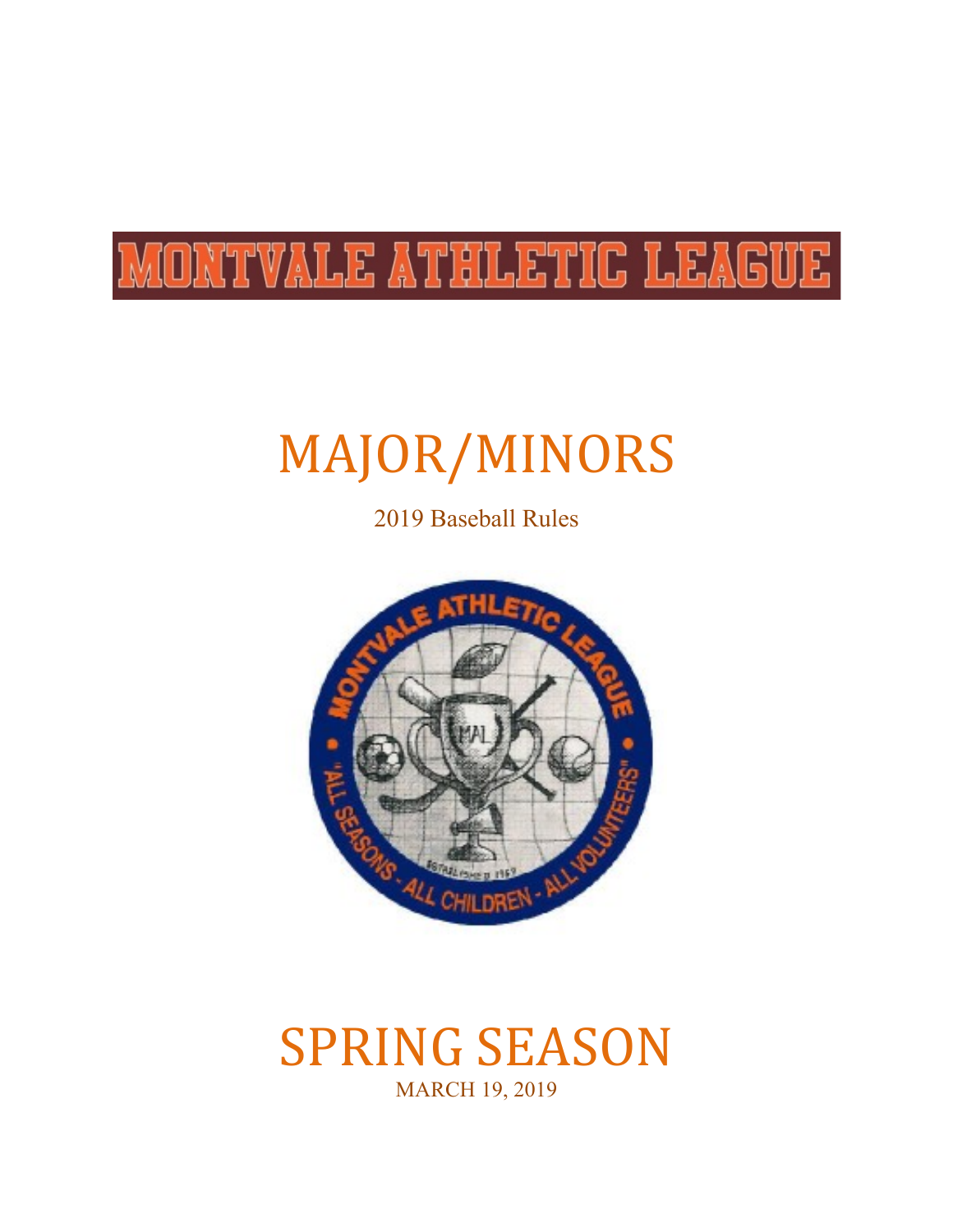#### *Introduction*

The Montvale recreational baseball program is dedicated to teaching our children how to play and enjoy the game of baseball. Teamwork, good sportsmanship, self-discipline, and building self-esteem are the primary goals. The rules set forth in the next few pages are designed to increase the level of commitment in baseball by building confidence for all players over-time. This can only be achieved by providing a competitive, but fair set of rules that Managers should follow.

However, the rules set forth are simply common-sense guidelines. Exceptions can, and will occur. Nevertheless, the goal of each manager should be to make sure everyone on the team is having fun. Baseball is an individual, a team, and social sport all in one! Additionally, baseball teaches our kids a fundamental lesson of sports – *success is a by-product of hard-work and dedication*. These rules are designed to motivate everyone in the program to become a better player, person, and teammate.

# *Draft guidelines*

- All drafts will be supervised by the coordinator and commissioner.
- Every attempt should be made to balance the competiveness of each team.
- Each team should strive to have at least half of the players who can pitch.
- Teams should have roughly the same number of kids at each grade level.
- Managers are permitted to choose one primary assistant prior to the draft as long as it does not disrupt the competitive balance of the teams. For example, a team can't have 2 of the top 4 players in the league if there are 4 teams.
- **■** Managers may request a second assistant as long as it does not disrupt the competitive balance of the teams.
- Managers or their primary assistant should be at the draft. Only one person should come to represent any given team.
- The draft will be conducted in the following order:
	- $\circ$  Each grade should identify "elite" travel/club players, and those players should be dividing equally via a random selection, or group discussion.
	- $\circ$  If any manager does not have an assistant, they should choose an assistant from the available pool.
	- $\circ$  Handling of special requests (e.g. carpool, siblings, kids who need to be on the same team), should be discussed and/or assigned.
	- $\circ$  The highest grade level will be drafted first. If last round for that grade is not even with amount of teams in league, those players go to end of draft.
	- $\circ$  The team with the lowest competitive score will draft first, followed by second lowest, and so forth. Teams will get re-ranked after each round, and the process will repeat. The final round will be reversed with the team with the highest competitive score assigned the weakest player left, the 2<sup>nd</sup> highest getting the next weakest player left and so on.
	- $\circ$  The competitive ranking is the collective judgement of all the managers with the commissioner breaking any ties. Teams should try to have equal amount of higher and lower grade players. No team should have 2 more players from one grade.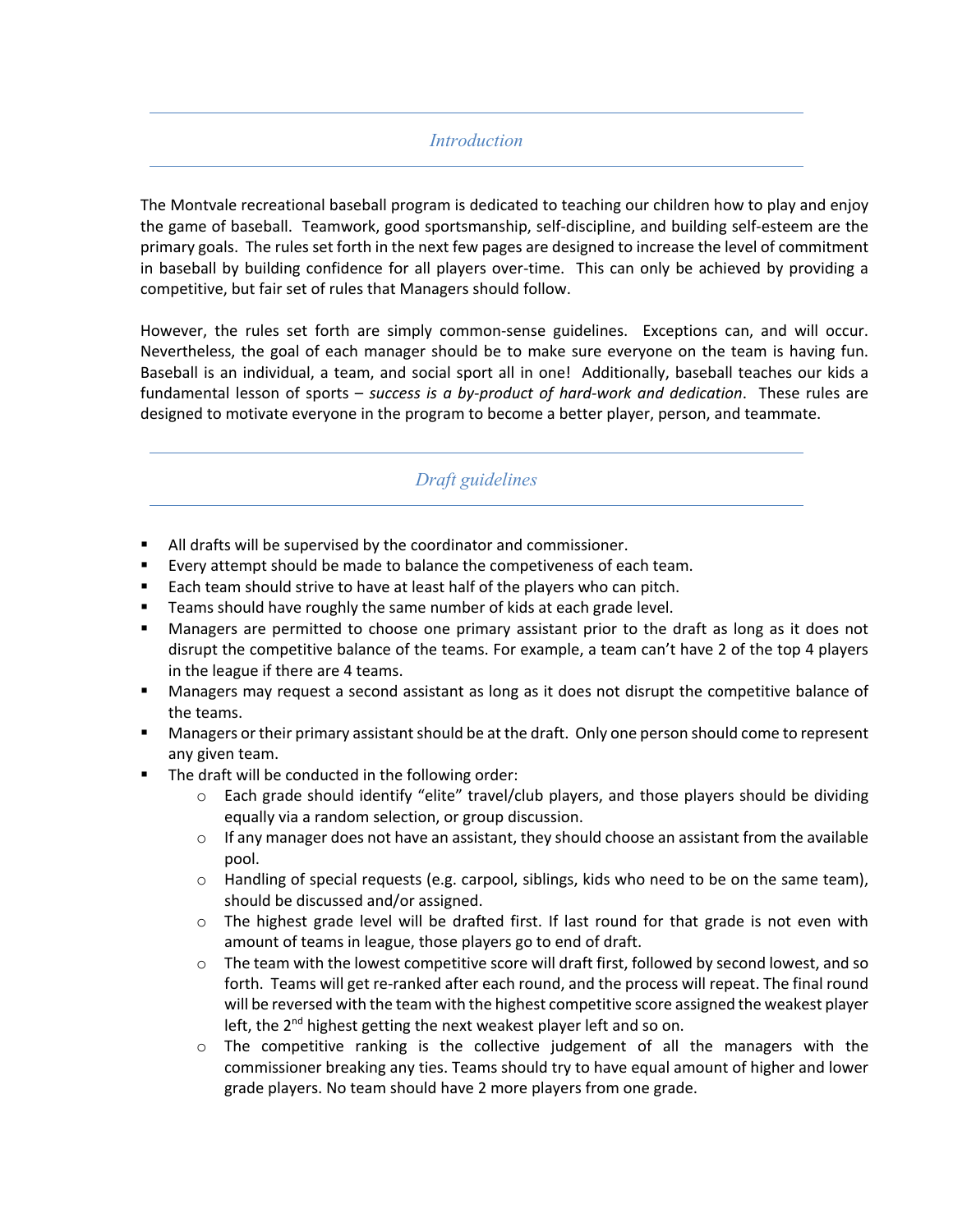#### *General*

- § For any rule not stated in these guidelines, managers and umpires should refer to the Little League Rule Book.
- Games are 6 innings, with no new inning starting after 2 hours.
- § Games can end in a tie (exception for playoffs, see rules).
- Run limit per inning (minors  $-4$ , majors  $-5$ ). No continuation on run limit, except if the game is being played on a field with outfield/homerun fence and a home run is hit OVER the fence. In that case all runs will count for that inning. If the ball is still inside the park and in play, the run limit is in effect, and no continuation runs will count.  $6<sup>th</sup>$  inning has no run limit. Limit is increased for the playoffs (see rules).
- § Bats can be aluminum, but must be USA-Baseball certified. Wood bats are also permitted.
- § No metal cleats. Must wear a proper uniform, baseball pants, tucked shirt, hat, and belt.

# *Playing time*

- § The goal is have a fair, but competitive rotation appropriate for recreational baseball.
- All players must play a minimum of 2 innings in the infield
- All players must play a minimum of 2 innings in the outfield.
- Sitting on the bench counts towards playing 1 outfield inning.
- If a game only goes 5<sup>1</sup>/<sub>2</sub> innings, it's possible certain minimums will not be met. The manager should make sure this does not happen to the same players every game.
- Pitchers/catchers count as infield positions meaning if a player has not played his/her minimum number of innings in the outfield, that player can't pitch in the  $6<sup>th</sup>$  inning (or the  $5<sup>th</sup>$  inning if they have not played the outfield at all).
- An inning is considered to be 3 outs.
- **•** All players bat, free substitution in the field (with some restrictions, see fielding section).
- All players must sit 1x before another player sits 2x. No player should sit 3x, or back-to-back innings. *Guideline: Have players who sit 1x, sit 2x the next game.*
- § Managers are responsible for creating the lineup, but should make an effort during the regular season to balance the number of at-bats players receive throughout the regular season. At bats for a player that missed a game would not need to be made up.
- If a manager feels a player is unable to play an infield position due to safety, he/she should contact the baseball commissioner. The commissioner after discussions with the parent can then make a final determination.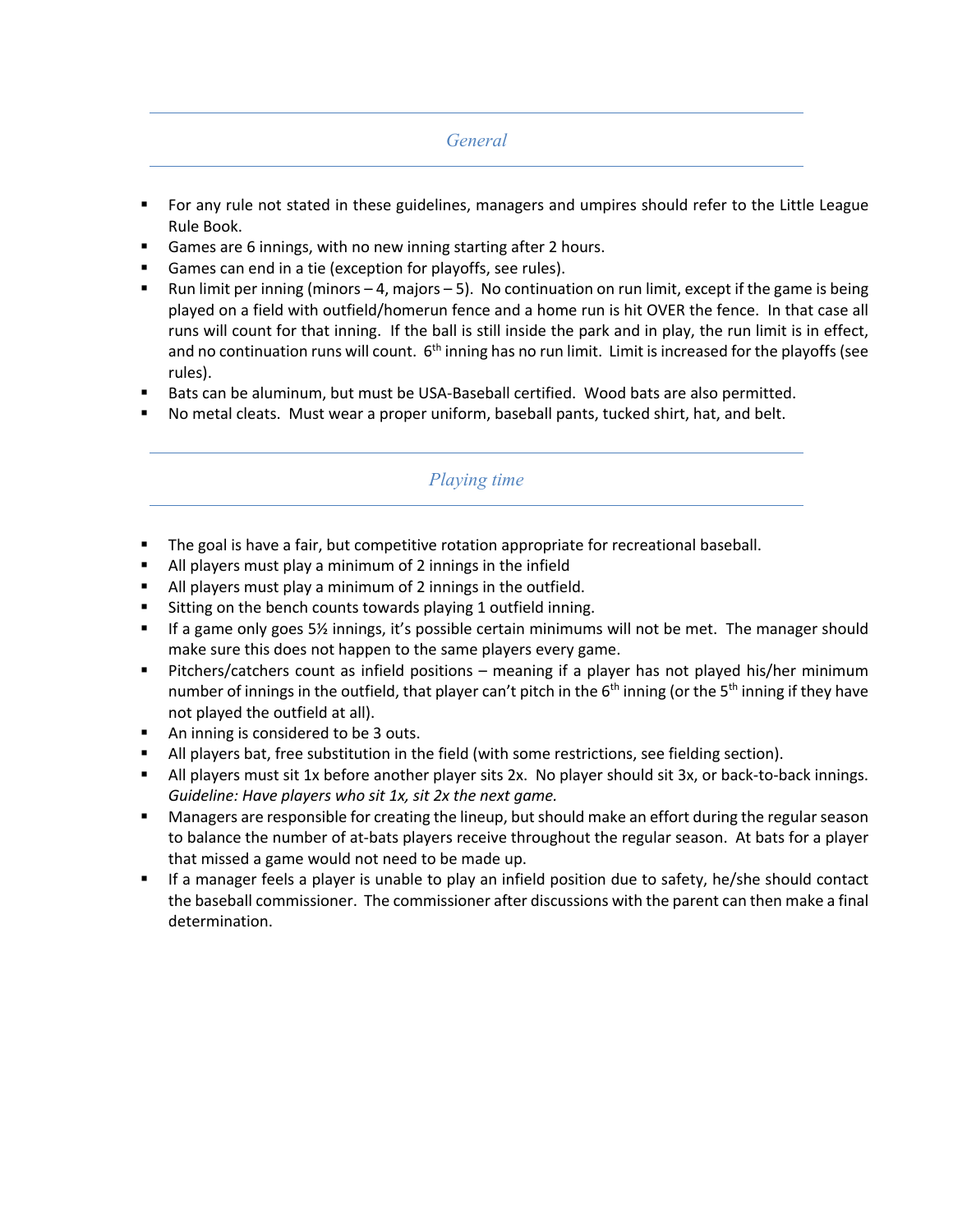# *Fielding*

- Defensive positions, unless accomplished as part of a pitching change, cannot be changed in the middle of an inning unless it is a safety issue with a weaker player. Example-the best hitter in the league is at bat and the weakest player in the league is playing 3b.
- Minors can play 4 outfielders, no short fielders (must be 10' behind 2<sup>nd</sup> base).
- § There must be a minimum of 3 outfielders (10' behind the infield). The minimum is dropped to 2 when playing with a roster of 8.
- **Infield fly rule is only in effect for the Majors.**

#### *Base Running*

- No leading. Runners can leave the base after the ball crosses home plate. Leaving early will be a warning for the first offense, and an out for each subsequent offense.
- Batter may not advance to first on a drop  $3^{\text{rd}}$
- **•** Minors stealing 3<sup>rd</sup> is only allowed, and capped at 3 per inning.
- Majors stealing all bases are allowed, but capped at 4 per inning.
- § Double steal counts as two stolen bases.
- Only 1 base can be stolen at a time per player. No advance on overthrows when defending against a stolen base.
- Stealing home is permitted only in the majors at a limit of 1 per inning. Stealing home counts towards maximum steals per inning. Runners may steal home on throws to bases between pitches (including defending another stolen base). However they cannot exceed the max per inning, and max of 1 home steal per inning.
- § Other than 1 home steal an inning (for the majors), home must be earned via the following:
	- o Force situation such as a walk, hit pitch, etc.
	- $\circ$  Live play which is when the ball has been hit, but play has not been stopped (see below).
- § Throwing a ball on another steal attempt or a pick-off play is not considered live play. The base-runner however, may be called out on a pick-off.
- § Runners may advance on overthrows during live play. If the overthrow is out of the field-of play (determined during ground-rules), the runner will be awarded the base they were attempting, and an additional base.
- § Runners must slide/avoid contact. It is the umpire's discretion if the runner should be out due to contact with the fielder.
- No head first sliding, unless the runner is going back to his/her original base.
- The catcher may be substituted when there are two outs.
- § Runner substitution for any reason (injury/catcher), must follow the following preference: last batted out, last recorded out, last recorded out of the prior inning.
- Play is stopped when the ball is in the vicinity of the pitcher's mound. Bases awarded/taken away are at the umpire's discretion.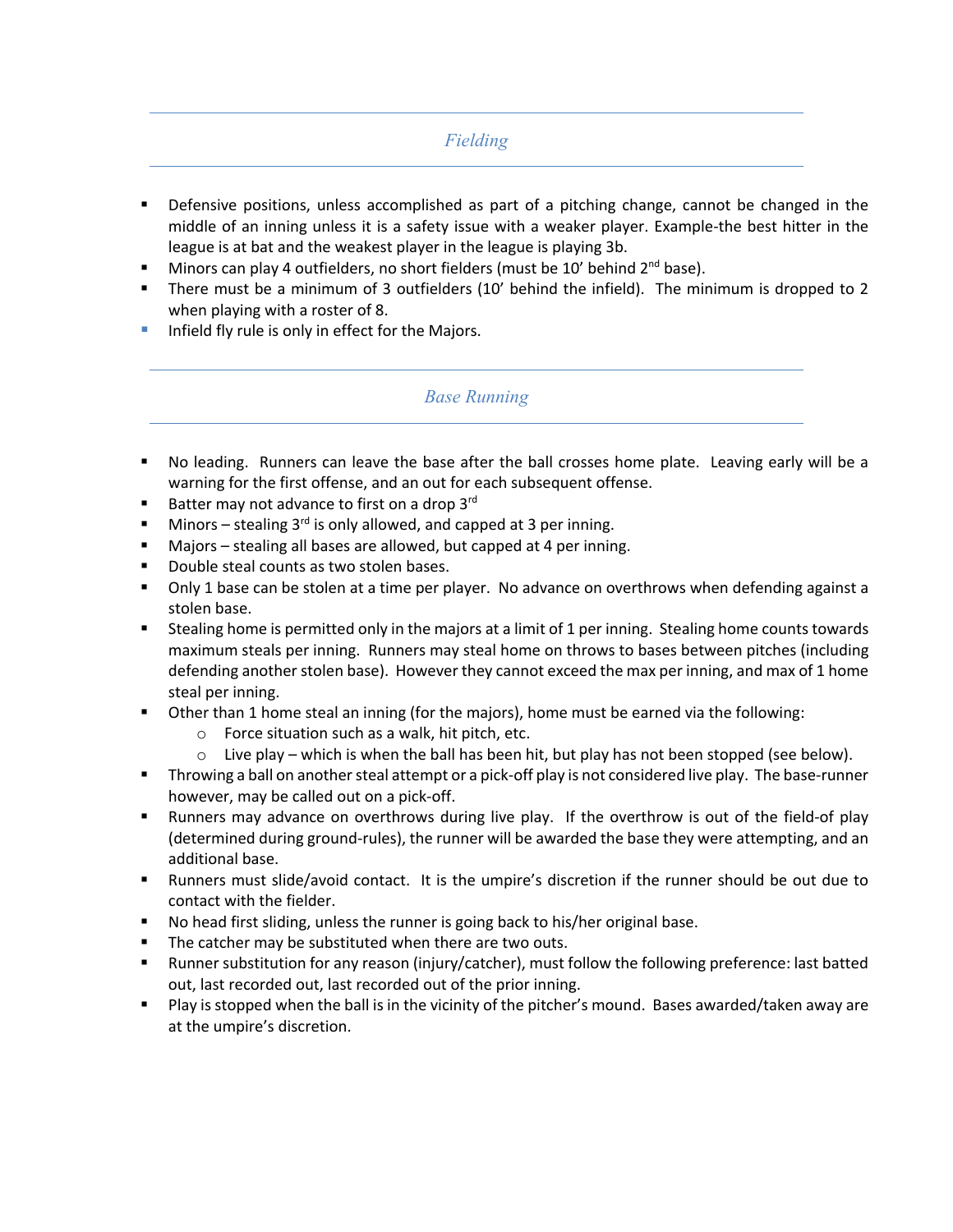#### *Pitching*

- No pitcher may pitch more than 6 outs (i.e. 2 innings).
- Travel/club players should pitch no more than 3 outs (i.e. 1 inning).
- If a pitcher comes in relief to assist with the last out, that out will not count against the relieving pitcher. The idea here is keep the game moving and limit mid-inning pitching changes. However, if a pitcher gets the first two outs without giving up a run, but then is taken out for strategic reasons (e.g. a certain batter is up), that would be against the spirit of this rule, and thus that out would count against the pitchers limit.
- Managers should try and pitch at least 4 different players each game.
- If a team does not have enough pitchers for a given game, the Manager should discuss this with the opposing team on which travel/club players should throw multiple innings. It is expected that this topic be discussed during the draft so there are no surprises. Despite what the schedule states, if one team has less pitching that day, they should be visitors as there is a chance they will only have to cover 5 innings instead of 6 for pitching purposes if they are losing after top of  $6<sup>th</sup>$ .
- If a Manager is planning on pitching an "elite" travel/club pitcher, that pitcher should pitch the  $1<sup>st</sup>$ inning and the opposing coach should be informed. This way the elite pitcher is pitching against the best hitters of the opponent. We do not want elite pitchers pitching to the weakest 3 kids of the opponent. Those pitchers will be identified during the draft.
- A Pitcher must be removed after 3 hit batters, or 2 in a single inning.
- § A ball that bounces and hits a batter is a hit by pitch and batter gets first base but not considered to be a hbp for the pitcher in that inning.
- A Pitcher once removed, may not pitch again in the same game.
- No balks, no drop  $3^{\text{rd}}$ .
- Managers are allowed 1 mound walk per inning per pitcher. Pitcher must be removed on the second trip.
- Intentional walks are not permitted, and instructing a pitcher to throw balls will be considered unsportsmanlike.
- Pitchers may not wear white sleeves, or a white glove, or any other clothing that may be distracting (e.g. wristbands). Distractions will be the judgement of the umpire.

#### *Hitting*

- **•** All players must bat. Players who arrive late must be added to the end of the batting order (even if the entire lineup has not yet batted).
- Bunting is only permitted in the majors, however once committed to bunt a player cannot pull back to take a full swing. They can pull back on a bad pitch.
- Bunting with a runner on 3<sup>rd</sup> is not permitted. Unless very weak batter is at the plate and has had trouble making contact.
- Players who leave early are skipped in the lineup (no automatic out). Once removed, players cannot return to the lineup unless the reason for leaving was due to an injury.
- The strike zone extends from the arm pits to the knees of the batter and corner to corner. It can expand an inch or 2 (umpire's discretion). This is rec. Game has to move along.
- Throwing the bat: 1 warning, then on it will be an out (umpire's discretion).